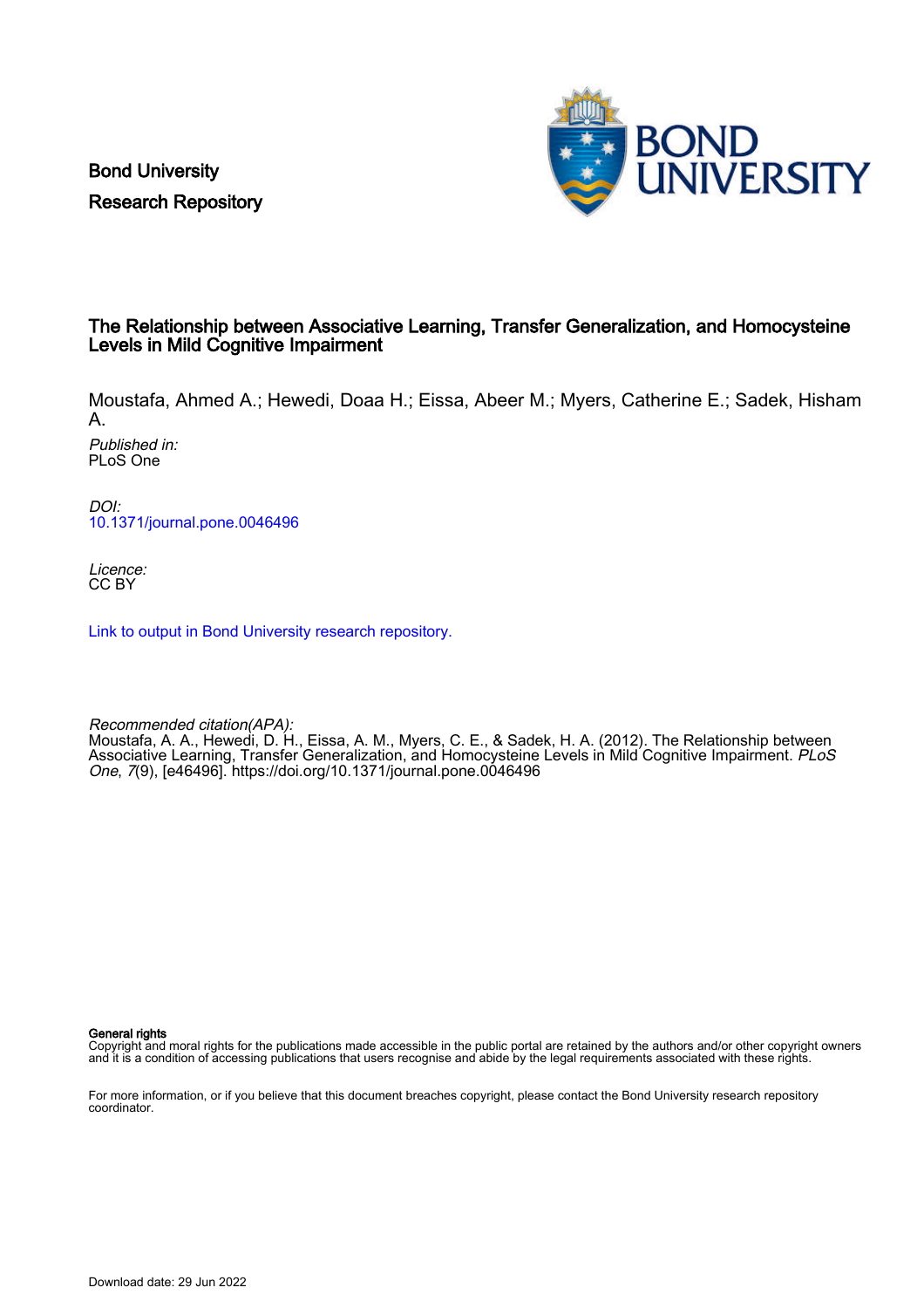# The Relationship between Associative Learning, Transfer Generalization, and Homocysteine Levels in Mild Cognitive Impairment

# Ahmed A. Moustafa<sup>1</sup>\*, Doaa H. Hewedi<sup>2</sup>, Abeer M. Eissa<sup>2</sup>, Catherine E. Myers<sup>3,4</sup>, Hisham A. Sadek<sup>2</sup>

1 School of Social Sciences and Psychology & Marcs Institute for Brain and Behaviour, University of Western Sydney, Sydney, New South Wales, Australia, 2 Psychogeriatric Research Center, Department of Psychiatry, School of Medicine, Ain Shams University, Cairo, Egypt, 3 Department of Psychology, Rutgers University-Newark, Newark, New Jersey, United States of America, 4NeuroBehavioral Research Laboratory, Department of Veterans Affairs-New Jersey Health Care System, East Orange, New Jersey, United States of America

# Abstract

Previous studies have shown that high total homocysteine levels are associated with Alzheimer's disease (AD) and mild cognitive impairment (MCI). In this study, we test the relationship between cognitive function and total homocysteine levels in healthy subjects (Global Dementia Rating, CDR = 0) and individuals with MCI (CDR = 0.5). We have used a cognitive task that tests learning and generalization of rules, processes that have been previously shown to rely on the integrity of the striatal and hippocampal regions, respectively. We found that total homocysteine levels are higher in MCI individuals than in healthy controls. Unlike what we expected, we found no difference between MCI subjects and healthy controls in learning and generalization. We conducted further analysis after diving MCI subjects in two groups, depending on their Global Deterioration Scale (GDS) scores: individuals with very mild cognitive decline (vMCD, GDS = 2) and mild cognitive decline (MCD, GDS = 3). There was no difference among the two MCI and healthy control groups in learning performance. However, we found that individuals with MCD make more generalization errors than healthy controls and individuals with vMCD. We found no difference in the number of generalization errors between healthy controls and MCI individuals with vMCD. In addition, interestingly, we found that total homocysteine levels correlate positively with generalization errors, but not with learning errors. Our results are in agreement with prior results showing a link between hippocampal function, generalization performance, and total homocysteine levels. Importantly, our study is perhaps among the first to test the relationship between learning (and generalization) of rules and homocysteine levels in healthy controls and individuals with MCI.

Citation: Moustafa AA, Hewedi DH, Eissa AM, Myers CE, Sadek HA (2012) The Relationship between Associative Learning, Transfer Generalization, and Homocysteine Levels in Mild Cognitive Impairment. PLoS ONE 7(9): e46496. doi:10.1371/journal.pone.0046496

Editor: Sonia Brucki, University Of São Paulo, Brazil

Received June 6, 2012; Accepted September 5, 2012; Published September 28, 2012

**Copyright:** © 2012 Moustafa et al. This is an open-access article distributed under the terms of the Creative Commons Attribution License, which permits unrestricted use, distribution, and reproduction in any medium, provided the original author and source are credited.

Funding: The authors have no support or funding to report.

Competing Interests: The authors have declared that no competing interests exist.

\* E-mail: a.moustafa@uws.edu.au

#### Introduction

Increasing number of studies has shown that homocysteine (a compound found in the blood) is associated with mild cognitive impairment (MCI), dementia, and Alzheimer's disease (AD) [1,2,3,4,5]. Based on these studies, in this project, we test the relationship between homocysteine levels and cognitive function in healthy controls and individuals with MCI. Unlike prior research (which has mostly used questionnaires), here, we study the relationship between homocysteine levels and learning and generalization of rules.

Below, we discuss the neural and behavioral correlates of homocysteine and MCI. Then, we review prior studies on the role of the hippocampus and basal ganglia in learning and generalization.

#### Homocysteine: neural and behavioral correlates

Previous studies have shown that total serum homocysteine levels are associated with various brain disorders [1,2], including Alzheimer's disease [3,4,5,6,7], MCI [3,8], stroke [9], and movement disorders [10]. Interestingly, it was found that baseline measures of homocysteine levels in AD patients and healthy subjects predict subsequent cognitive decline, as measured by the Cambridge cognitive testing battery (CAMCOG) [11], minimental state examination (MMSE), and the cognitive subscale of the Alzheimer's disease Assessment Tool (ADAS-Cog) [12]. Along the same lines, studies suggest that low levels of homocysteine in individuals with MCI are protective against conversion to dementia [13].

Hyperhomocysteinemia is a condition associated with increased levels of homocysteine in the blood. Interestingly, various studies have shown that hyperhomocysteinemia is relatively more common in AD patients than in controls [5]. Recently, Pirchl, Ullrich, and Humpel [14] have found hyperhomocysteinemia is associated with a reduction of cortical acetylcholine in rats. Abnormal acetylcholine levels has been linked to AD and MCI [15,16,17,18,19]; it is possible that increased levels of homocysteine leads to a reduction in acetylcholine levels, and thus cause memory/cognitive symptoms of AD. In addition, recent research has also shown that lowering homocysteine levels is neuroprotective in MCI [20]. Along the same lines, studies in rats found that hyperhomocysteinemia is associated with impaired performance in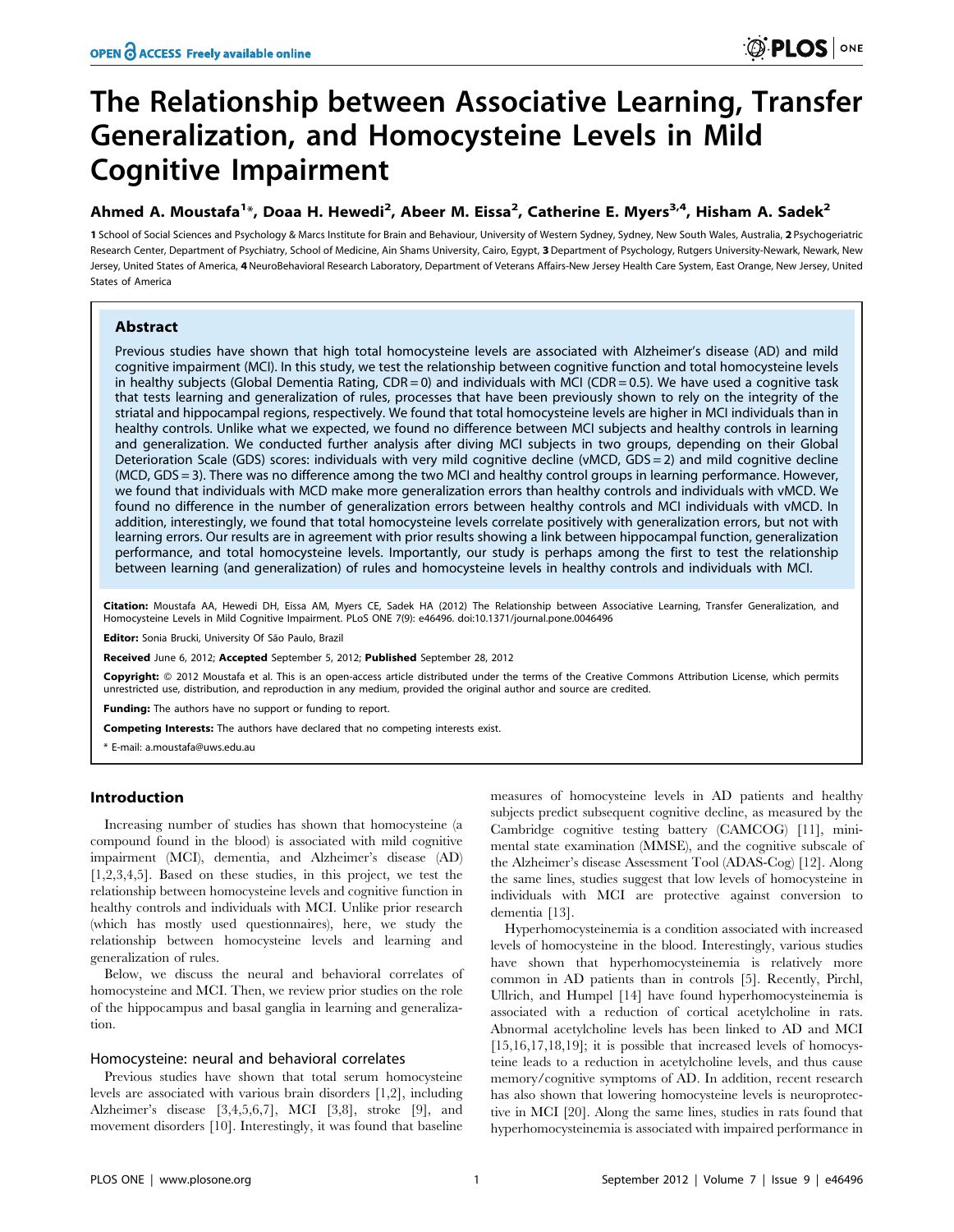the Morris water maze task [21,22], which tests spatial learning and memory, and was found to rely on the hippocampus [23,24]. Importantly, recent clinical trials are investigating the therapeutic efficacy of homocysteine-lowering drugs in AD patients (see www. clinicaltrials.gov). These studies and clinical trials stress the importance of understanding the relationship between homocysteine and cognition.

Studies measuring total homocysteine levels in healthy individuals (especially in elderly populations) have shown that homocysteine plays an important role in cognitive processes [25,26,27,28,29,30]. Specifically, Nurk et al. [25] found that increased homocysteine levels in healthy individuals is associated with impaired episodic memory performance. Along the same lines, van de Kommer, Dik, Comijs, Jonker, and Deeg [31] reported that higher homocysteine levels are associated with slow information processing speed and fluid intelligence in healthy adults. Also, Garcia, Haron, Pulman, Hua, and Freedman [32] have shown that higher levels of homocysteine are correlated with impaired performance in the Stroop test. Specifically, homocysteine was shown to be involved in episodic memory [3,33], spatial learning [14], reversal learning [34,35], and executive function [33]. On the other hand, studies have suggested homocysteine is perhaps not associated with other cognitive processes, including working memory and attention [33], although other studies reported that lowering homocysteine levels enhance working memory [36].

The exact function of homocysteine is not known. However, prior studies have shown that homocysteine acts on various brain regions, including the hippocampus [37,38,39], cortex [39], and the basal ganglia [40]. Higher homocysteine levels lead to atrophy in the frontal, parietal, and temporal areas [41]. Also, various studies have suggested that homocysteine might regulate the function of other neuromodulators, such as acetylcholine [37] and dopamine/serotonin [22]. Specifically, Gao et al. [22] have reported that rats with hyperhomocysteinemia have lower level of dopamine and serotonin in the cortex than control rats. Other studies suggest that homocysteine regulates synaptic plasticity in the hippocampus [34,35]. These prior studies suggest that homocysteine has multiple functions in the brain.

#### Mild cognitive impairment

Mild cognitive impairment (MCI) is a state of cognitive decline greater than that expected for an individual's age and education level, but falling short of dementia [42]. Individuals with MCI are statistically at increased risk to develop AD within the next several years [43,44], which suggests that MCI may reflect gradual accumulation of AD pathology, though at a level not yet sufficient to cause catastrophic decline in cognitive function. This is particularly true of the MCI subgroup with memory loss as a predominant syndrome, a condition termed amnestic MCI [45]. Studies suggest that individuals with MCI tend to progress to AD at a rate of 10–15% per year [46,47,48], and many researchers consider MCI to be an early or prodromal form of AD.

# The role of the basal ganglia and hippocampus in learning and generalization

Prior research has shown that learning of rules and generalization of these rules in new contexts are subserved by different brain systems.

Several studies have shown that the basal ganglia is involved in learning from corrective feedback [49]. In feedback learning tasks, subjects learn to associate the presentation of different stimuli with different responses, based on corrective feedback. For example, animal literature has also shown that striatal cells show increased activity during stimulus-response learning [50]. Also, fMRI studies have shown basal ganglia is active in during feedback learning tasks [49,51]. Along the same lines, patients with Parkinson's disease patients (disease associated with basal ganglia dysfunction) show impairment at the learning phase of the same task used here [52]. Using various learning tasks, studies show that dopamine medications and agents impair learning in both Parkinson's disease patients [53,54], possibly by affecting the basal ganglia structure. Recent reviews by Seger and colleagues provide extensive discussion on the role of the basal ganglia in learning [55,56].

The hippocampus participates in the generalization of learned rules [57,58,59,60]. Patients with hippocampal damage are impaired at retrieving information when study and test conditions are different [61,62,63]. Other research has shown that the hippocampus is important for the generalization of learned rules in various paradigms, including transitive inference, sensory preconditioning, and acquired equivalence (which we describe below). For example, several studies have shown that the hippocampus is involved in transitive inference, in which subjects learn to deduce new information from previously learned rules (e.g., if  $A \geq B \&$ B $\geq$ C, we conclude that A $\geq$ C) [64,65]. Using fMRI, Shohamy and colleagues [60] have found that the hippocampus is active while subjects performing the sensory preconditioning task, in which if a subject is first given unreinforced trials with stimuli A and B presented together as a compound cue (AB -), then training the subject that A (alone) predicts a certain outcome will lead some of this association to be transferred to B—that is, subjects also learn that B predicts the same outcome as A [66]. Shohamy and colleagues found that the hippocampus is important for generalization of rules in this paradigm.

Another paradigm that involves generalization of rules is the acquired equivalence task. In this task, stimuli become equivalent when they are associated with the same outcome [67]. For example, if cue A is associated with outcome C, and cue B is also associated with the same outcome C, subjects learn that A and B are associated (which is a gernalization from previously learned rules). Research at our lab has shown that hippocampal atrophy interferes with generalization performance in the acquired equivalence task [62]. Similarly, rats trained to choose among two odors (A or B in some trials, or C or D in other trials), based on reinforcement given to the choice of one of them (A in AB trials, or C in CD trials) would generalize well to novel pairing of familiar odors, that is, they will choose A in AD trials, and C in CB trials. However, animals with hippocampal dysfunction performed at chance on these novel pairings [57]. The learning-andgeneralization task used in our study is an example of such generalization task and is similar to the animal study used by Eichenbaum and colleagues [57], in that subjects learn to generalize to previously learned rules (see description below). We have recently found that the hippocampus is active in elderly but not in MCI subjects while performing learning-and-generalization tasks [68]. These prior data show that the hippocampus participates in generalization of learned rules in various experimental paradigms.

In sum, prior studies suggest that learning and generalization of learned rules are subserved by different brain systems, namely the basal ganglia and hippocampus. In the current study, we test if these cognitive processes are affected by homocysteine levels in healthy controls and individuals with MCI.

#### Methods

Below, we describe details on subject recruitment, neuropsychological assessment, the measures of homocysteine levels from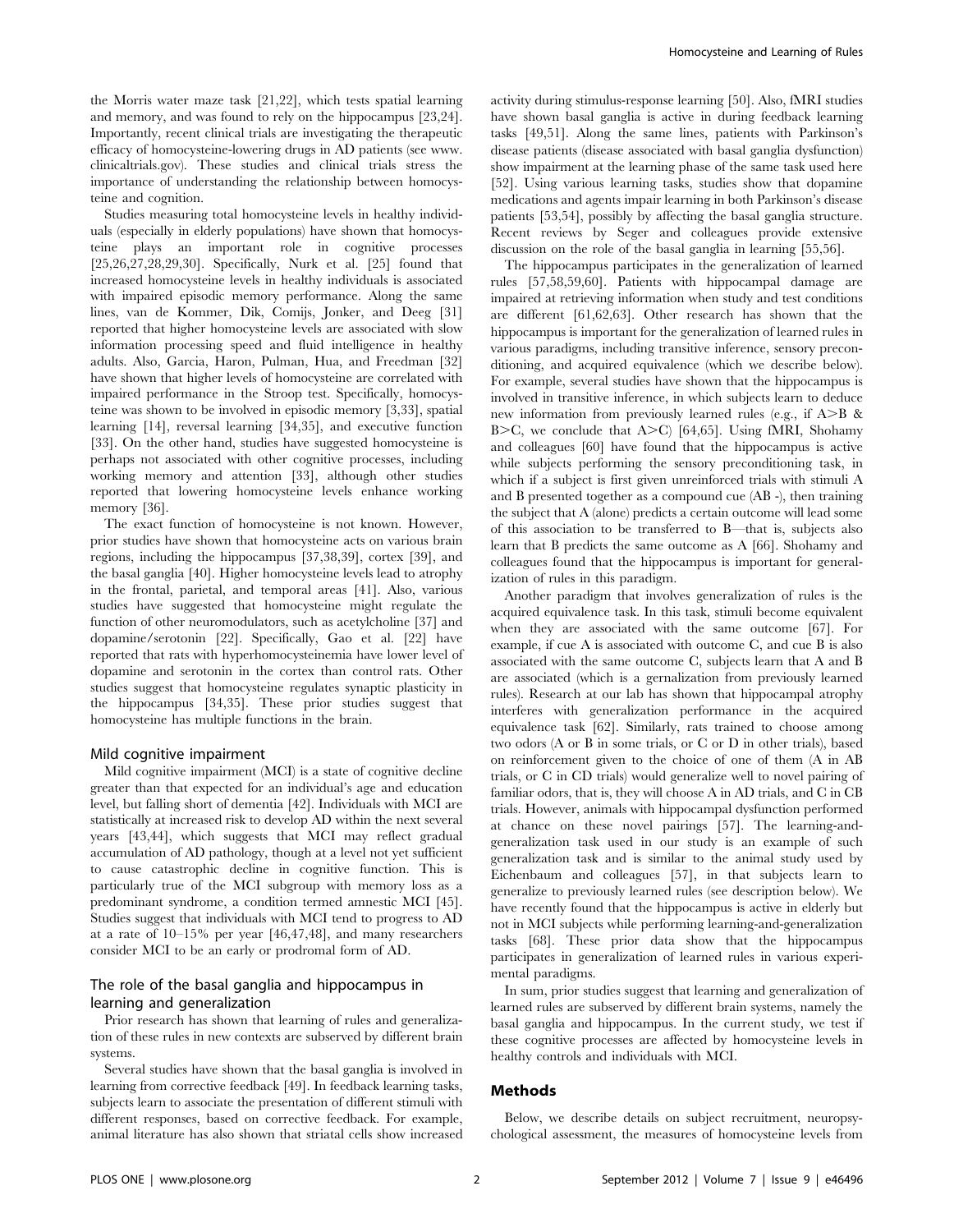blood samples collected from all subjects, and the computerized learning-and-generalization task.

#### Subjects

All subjects were screened based on self-reports for medical or psychiatric history, including presence of depression, multiple sclerosis, aphasia, and seizure/epilepsy. We also excluded subjects who showed signs of dementia. We recruited 59 individuals from the department of Psychiatry, Ain Shams University. All subjects signed statements of informed consent before testing was initiated. Research conformed to guidelines for protection of human subjects established by Ain Shams University's School of Medicine. Ethics committee at Ain Shams University's School of Medicine approved this study.

#### Neuropsychological Assessment

We screened subjects who complained of subjective memory impairment using the mini-mental status examination (MMSE) which is a screening test to prove that subjects are not suffering from definite memory impairment [69]. We excluded 4 subjects who had low MMSE scores (less than 24) or appear to show signs of dementia as observed by the neurologists (D.H.H and A.M.E).

We then conducted the Clinical Dementia Rating (CDR) scale, which was designed to identify the degree and severity of dementia in human subjects [44,70,71]. The CDR evaluates problem solving abilities, orientation in time and place, personal care skills, home activities, among others. The CDR scores range from 0 to 3, and indicate no dementia  $(CDR = 0)$ , mild cognitive impairment (MCI; CDR = 0.5), mild dementia (CDR = 1), moderate dementia  $(CDR = 2)$  or severe dementia  $(CDR = 3)$ . As in previous studies, all controls in our study had Clinical Dementia Rating (CDR) of 0, while individuals with MCI have CDR of 0.5 [70,72].

In addition, we assessed all subjects for cognitive impairments using the Global Deterioration Scale (GDS) [73,74] which ranks individuals according to a 7-point scale. The GDS 1 rating is given to an individual with no memory impairment. The GDS 2 rating is given to an individual who is functionally unimpaired but with subjective complaints of mild forgetfulness that is not recognized by family members or coworkers and for which there is no clinical evidence. The GDS 2 score refers to a condition known as very mild cognitive decline (vMCD). The GDS 3 rating is given to an individual with subtle functional deficits, revealed with extensive clinical interview. Whereas GDS 3 rating does not indicate dementia, individuals with GDS 3 ratings are at heightened risk to subsequently develop AD, compared with individuals given GDS ratings of 1 and 2 [43,75]. The GDS 3 score refers to a condition known as mild cognitive decline (MCD). GDS rating of 4 and higher indicate dementia with increasingly severe cognitive and functional impairments; GDS 4 is often considered indicative of mild AD. To be included in the current study, individuals were required to have ratings of GDS 3 or lower, indicative of nondemented clinical status. In total, we excluded 3 subjects who had dementia (as measured by CDR or GDS).Overall, subjects in the current study had an average GDS rating of  $1.93$  (SD = 0.68).

The final sample consisted of 52 subjects who scored at or above age-appropriate norms on standardized neuropsychological tests. These 52 participants were administered the learning-andgeneralization task. We have excluded another 3 subjects who did not pass the criterion in the learning phase of the task (see description below). Results for the 49 participants are shown in Table 1.

#### Homocysteine levels

We have collected blood samples from all subjects who passed the neuropsychological screening tests mentioned above  $(N = 52)$ to measure plasma homocysteine levels using the Homocysteine Enzyme Immunoassay (EIA) method, as outlined in prior studies [76]. This is an enzyme immunoassay for the determination of homocysteine in blood. Specifically, in all healthy controls and MCI individuals, venous blood samples (maximum 2 cm<sup>3</sup>) were withdrawn and put in EDTA anticoagulated tubes to prevent blood clotting. All blood samples were put on ice immediately after drawing for up to 6 hours prior to separation of plasma by centrifugation. Reagents were added to the plasma, which was then kept at room temperature  $(18-25^{\circ}\text{C})$  to avoid destruction of enzymes. In prior studies, higher homocysteine levels have been associated with dementia and cognitive impairment [5,30,77]. Here, we tested whether homocysteine levels correlate with performance in the learning-and-generalization task.

#### Cognitive task: Learning-and-Generalization

Here we describe details of the learning-and-generalization task. Testing took place in a quiet room at Ain Shams's School of Medicine, with the subject seated in front of a Macintosh MacBook laptop computer with color screen. The keyboard was masked except for two keys, labeled ''LEFT'' and ''RIGHT'' which the subject used to enter responses.

The task has two phases: learning and generalization. The learning phase of the task consists of an eight-pair concurrent discrimination. This is an incrementally-acquired, feedback-based learning task in which subjects are to learn, via feedback, which object is correct, and they are given no information about the correct object ahead of time. On each trial, two colored shapes appeared, approximately 1" in height on the screen and set about 3" apart (approximately 1.5 degrees of visual angle, at normal viewing distance). The subject was instructed to press the left or right key to choose one object. The chosen object was raised and, if the choice was correct, a smiley face was revealed underneath (see Figure 1). There was no limit on response time, and there was an interval of approximately one second between subject response and start of the next trial, allowing the subject to view the discrimination pair together with feedback (presence or absence of the desired smiley face icon).

Within each object pair, the same object was always rewarded. For four of the discrimination pairs, objects differed in shape but not color (e.g. brown mushroom vs. brown frame); for the remaining four pairs, objects differed in color but not shape (e.g. red cat's-eye vs. yellow cat's-eye). Thus, within each pair, one dimension (color or shape) was relevant with respect to predicting the location of the smiley face, and one dimension was irrelevant.

Trials were organized into blocks, each containing 16 trials: one presentation of each discrimination pair in each possible left-right ordering. Trials in a block occurred in a pseudorandom but fixed order. Phase 1 continued until the subject reached a criterion of 16 consecutive correct responses, or for a maximum of 96 trials (6 blocks).

After the learning phase, the generalization phase began without any warning to the subject. The screen events were identical to the learning phase except that the discrimination pairs were altered so that the relevant features remained constant but the irrelevant features were altered. Thus, for example, the learning phase discrimination in which a brown mushroom was rewarded over a brown frame became in the generalization phase a discrimination in which a green mushroom was rewarded over a green frame. Similarly, the learning phase discrimination in which a red cat's-eye was rewarded over a yellow cat's-eye became in the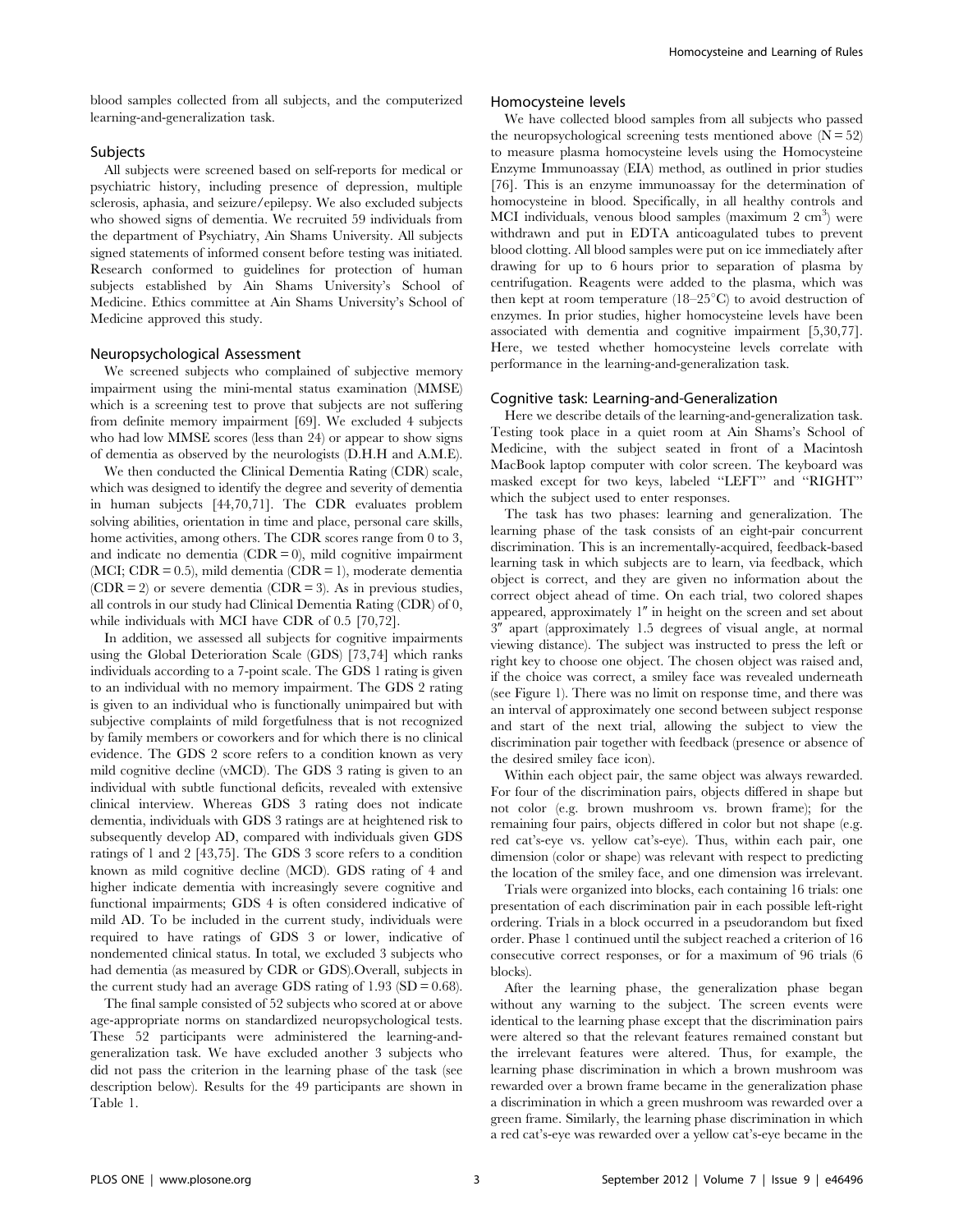Table 1. Demographic information of healthy controls and individuals with MCI in the learning-and-generalization study.

| Group      | N  | n filt | Sex ratio (m:f) Age |             | <b>Years Education</b> | <b>CDR</b> | GDS       | <b>MMSE</b> |
|------------|----|--------|---------------------|-------------|------------------------|------------|-----------|-------------|
| Controls   | 26 | 24     | 11:13               | 66.3 (5.18) | 13.1 (1.34)            |            | 1.4(0.51) | 27.7 (1.45) |
| <b>MCI</b> | 26 | 25     | 10:15               | 69.1 (6.42) | 12.7 (1.56)            | 0.5        | 2.4(0.50) | 26.2 (1.72) |

Abbreviation: n is number of subjects we tested; n filt is number of subjects after filtering out subjects who did not learn the task; CDR is clinical dementia rating; GDS is global deterioration scale; MMSE is mini mental status examination.

doi:10.1371/journal.pone.0046496.t001

generalization phase a red/yellow discrimination involving a new shape. Individuals who had previously solved the learning phase by basing associations on the relevant features (mushroom beats frame and red beats yellow) could perform perfectly in the generalization phase, since the relevant features are still predictive. By contrast, individuals who had approached the learning phase by learning to respond to whole objects (brown-mushroom beats brown-frame) should perform poorly in the generalization phase where there are novel objects (green-mushroom and green-frame).

Generalization phase trials were organized into blocks of 16 trials, one trial with each discrimination pair in each possible leftright ordering, in a pseudorandom but fixed order. The generalization phase continued until the participant reached a criterion of 16 consecutive correct responses, or to a maximum of 48 trials (3 blocks). The entire procedure took approximately 15– 20 minutes to complete.

### Results

For all analyses, we used SPSS and SAS v8.0 PROC MIXED to examine between-subject differences, using unstructured covariance matrices (which does not make any strong assumptions about the variance and correlation of the data, as do structured covariances).Where indicated, we tested for specific planned contrasts. In these contrasts, the number of degrees of freedom reflects the entire sample, and not just the subjects involved in the particular contrast, because the mixed procedure analyzes between-subject effects, and controls for other variables of interest that apply across all subjects. This procedure uses all of the data to provide a more stable estimate of the error term.

# Healthy controls vs. individuals with mild cognitive impairment

As mentioned above, for the purposes of analyses, subjects were divided into two groups: Healthy controls  $(CDR = 0)$  and individuals with MCI (CDR  $= 0.5$ ).

We found that only one healthy subject finishes the acquisition phase in five blocks (80 trials), while the rest of subjects took all six blocks (96 trials). In the generalization phase, all subjects took all 48 trials. This means that most subjects have done more or less the same number of trials throughout the task.

In addition, we tested if there were any differences among the subjects on (a) homocysteine levels and (b) number of errors in the learning and generalization phases. We found there is a significant effect of group on homocysteine levels ( $p < 0.001$ ), such as homocysteine levels are significantly higher in individuals with MCI than in healthy controls (Figure 2). However, there was no effect of group on either learning  $(p>0.2,$  Figure 3A) or generalization performance  $(p>0.1,$  Figure 3B).

To test for learning effects, we divided performance into different blocks (each is 24 trials). One subject did 80 trials in the acquisition phase (with blocks has 20 trials each). We found that across all subjects, there was an effect of block in the learning  $(p = .001)$  but not generalization phase  $(p = 0.12)$ . Same effects of block was correct for all groups (p's  $\leq$  = 0.04; see Figure 4). In addition, there was no difference between MCI and controls in any of the blocks in acquisition or generalization phases.

In addition, we did not find significant difference in reaction time (RT) among all groups in either acquisition or generalization phases (Figure 5, all  $p's > 0.12$ ). This is perhaps because the task allowed subjects unlimited time to respond on each trial, and thus there was no time constraints. Accordingly, we believe that our task does not assess speed vs. accuracy measures. In order to assess this measure, tasks should include limitation on response time allowed for subjects [78]. Importantly, most learning and decision making studies usually report number of errors during acquisition.

# Effects of severity of mild cognitive decline on cognitive and homocysteine measures

Given that we found no difference among the control and MCI groups in learning and generalization, we reasoned that severity of MCI symptoms as measured by GDS might reveal differences in learning and generalization. Here, we have conducted further statistical analysis after dividing the MCI group into two subgroups: those with  $GDS = 2$  (very mild cognitive decline, vMCD), and those with GDS = 3 (mild cognitive decline, MCD).



Figure 1. Screen events on a sample trial of phase 1. (A) At start of trial, two objects appear, differing in color or shape but not both. (B) The participant chooses one object and that object is raised; if the choice was correct, a smiley face is revealed underneath. C) If incorrect, there is no smiley face.

doi:10.1371/journal.pone.0046496.g001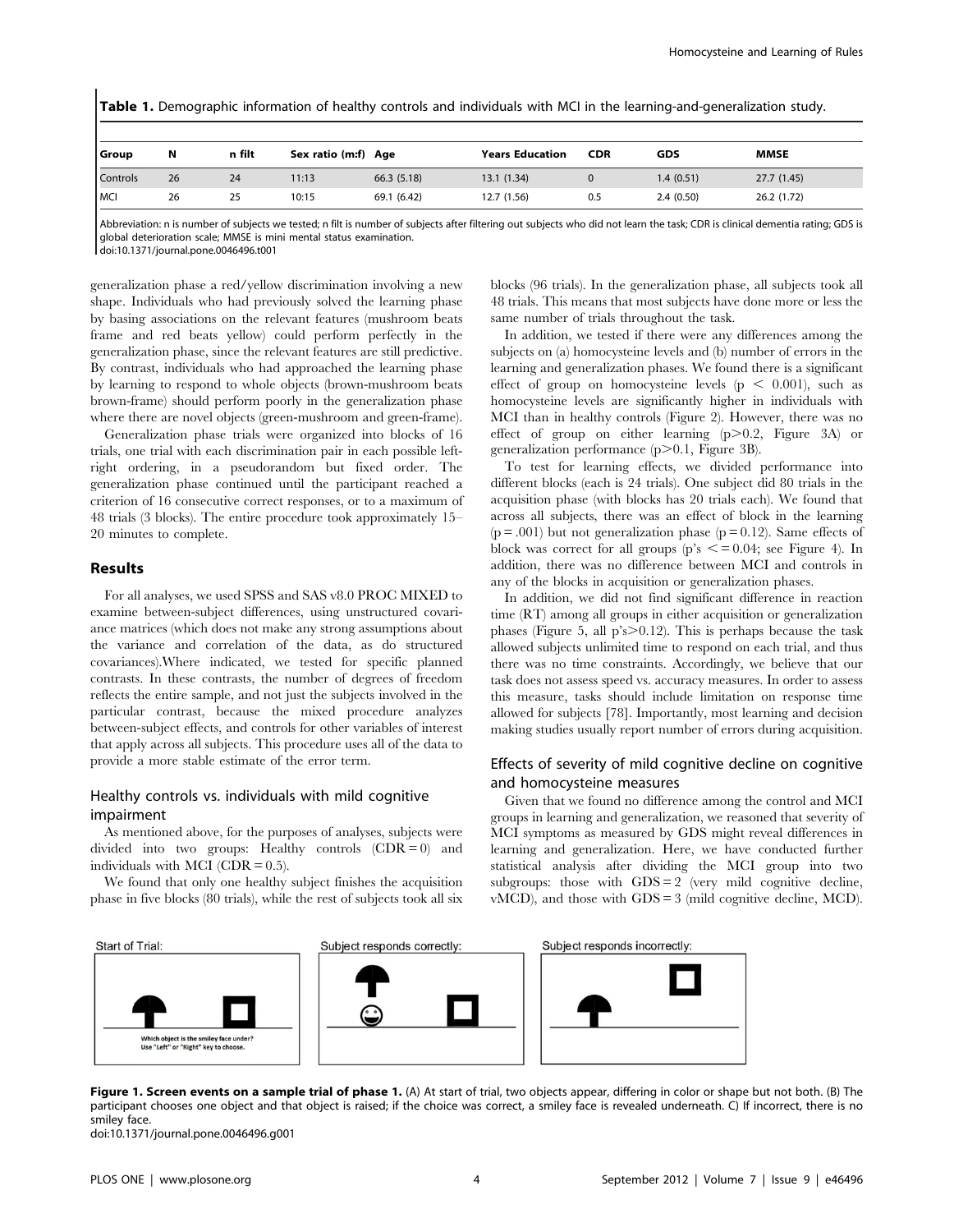

Figure 2. Total homocysteine levels are higher in individuals with MCI than in controls. HC = healthy controls. doi:10.1371/journal.pone.0046496.g002

As before, the dependent variables included number of errors in the learning and generalization phases, and homocysteine levels.

First, we found no difference among the MCI groups (vMCD vs. MCD) in age or education level  $(p>0.1)$ . In addition, we found that both vMCD and MCD groups have larger homocysteine levels than controls (p <0.03 & p < 0.02, respectively). Unlike what we expected, there was no effect of MCI severity (based on GDS rating) on homocysteine levels  $(p>0.1,$  Figure 6). As for cognitive performance, there was no effect of group or MCI severity on the number of errors in the learning phases (Figure 7A). Interestingly, we found that individuals with MCD made significantly more errors in the generalization phase than either individuals with vMCD ( $p < 0.01$ ) or healthy controls ( $p < 0.02$ ) (see Figure 7B). There was no difference between vMCD and healthy individuals in the number of errors in the generalization phase  $(p>0.2)$ .

To rule out the possibility that learning phase performance affects generalization phase performance, we subtracted of number of errors in the learning phase from the number of errors in the generalization phase (generalization – learning) for each subject in the MCI subgroups and healthy control individuals. Here, we found that the generalization-learning performance in the MCD group were less negative than in vMCD or healthy controls  $(p \le 0.03$ ; Figure 8). Less negative values in the generalization-learning measure stem from comparable performance in learning and generalization. In the MCD group, less negative generalization-learning measure is due to a high number of errors in the generalization phase.

# Correlations of homocysteine levels and learning and generalization of rules

Lastly, we conducted correlational analyses between number of errors in the learning and generalization phases and homocysteine levels. As predicted, we found no significant correlation between homocysteine levels and learning performance (Figure 9A,  $r = -0.12$ , p $> 0.3$ ). In contrast, we found a significant positive correlation between homocysteine levels and generalization errors (Figure 9B,  $r = 0.482$ ,  $p < 0.001$ ). We also found a negative correlation between homocysteine levels and MMSE scores (Figure 10,  $r = -0.414$ ,  $P \le 0.002$ ).

Give that there was an effect of group on generalization performance, we additionally conducted a multiple regression analysis, with number of errors in the generalization phase as the dependent variable, and homocysteine levels, GDS and CDR as predictors. The overall regression was significant  $(p<.0005,$  $R^2$  = 0.547). Controlling for the GDS and CDR levels, the effect of homocysteine levels on the number of errors in the generalization phase was significant  $(B = 1.25, p = .005)$ . In addition, once the other factors were controlled, there were no significant effects of GDS or CDR, and no interactions (all  $p's > 0.1$ ).

#### **Discussion**

To our knowledge, this is the first study to test the relationship between homocysteine levels and learning/generalization of rules in healthy subjects and individuals with MCI. Most prior studies that have shown homocysteine levels to be correlated with cognitive performance have used questionnaires, and thus could not assess learning performance [12].

Our results show that homocysteine levels are higher in individuals with MCI than in healthy controls. Using a computerized learning-and-generalization task to test for striatal and hippocampal function, we found no difference in learning and generalization performance in healthy controls and individuals with MCI. We have divided MCI individuals (CDR = 0.5) into two



Figure 3. Learning and generalization performance in MCI and healthy control individuals. We have found no difference between MCI and HC either in the number of errors the learning (A) or generalization phase (B). doi:10.1371/journal.pone.0046496.g003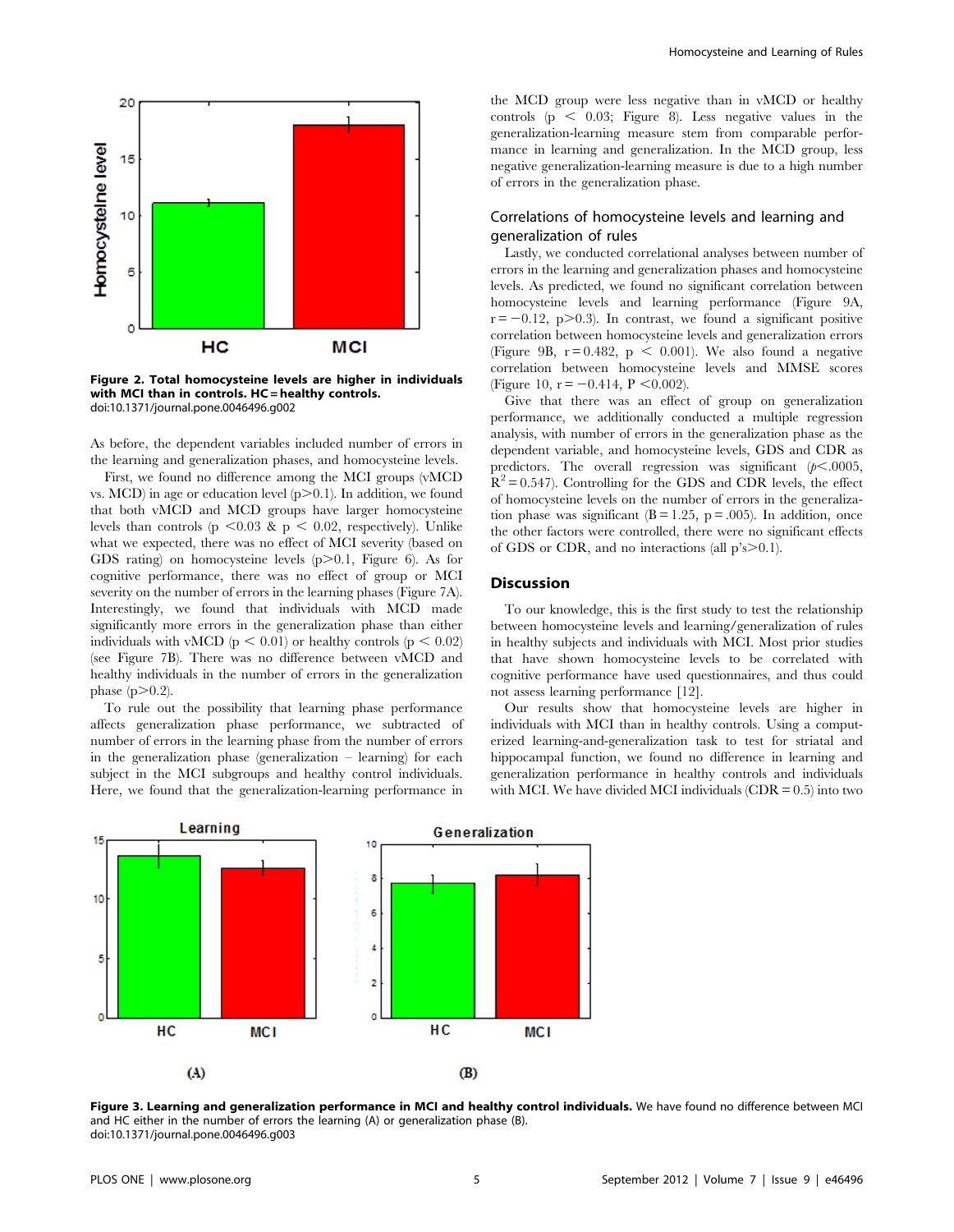

Figure 4. Mean total of errors in the learning and generalization task in MCI and healthy control individuals. We found an effect of block in both groups in the learning but not generalization phase. As in prior analysis, by adding block number as a variable in ANOVA analysis, we found no difference between MCI and HC either in the number of errors the learning (A) or generalization phase (B). doi:10.1371/journal.pone.0046496.g004

groups, based on the severity of their symptoms, as measured by the GDS. All of our MCI subjects have GDS of 2 or 3. We have found that individuals with MCD made more errors in the generalization phase than individuals with vMCD. There was no difference between the MCI subgroups on the learning phase of the task. Unlike what we expected, we found that homocysteine levels are not significantly different in both MCI groups. Finally, we found that there is a positive correlation between homocysteine levels and generalization errors. We found no correlation between homocysteine levels and learning performance. Our data suggest that dividing individuals with MCI based on measures such as GDS can be informative in terms of their cognitive deterioration and potentially hippocampal dysfunction. We also suggest that hippocampal dysfunction might be stronger in individuals with MCD than in individuals with vMCD. Importantly, our data also show that plasma blood measures can be indicative of cognitive function in individuals with MCI.

The finding that there was no differential effects among individuals with vMCD and healthy individuals suggest that signs of cognitive impairment in MCI might perhaps appear in more severe cases only. One implication of our results is that although individuals with vMCD show no impairment on the cognitive learning-and-generalization tasks (as compared to healthy controls), they have a homocysteine profile that looks like individuals with MCD. This perhaps suggest that homocysteine levels can be a biological marker for MCI in that it can differentiate between healthy controls and individuals with vMCD.

Along the same lines, prior research has suggested that AD involves neural dysfunction that begins before onset of symptoms. It is possible, in our study, that individuals with MCD, were in the prodromal stages of AD. A follow up of these people on clinical and neuropsychological measures would help to verify whether they have prodromal AD.

# Neural substrates of generalization, homocysteine effect, and MCI

In this section, we discuss studies that address the neural substrates (including the hippocampus and prefrontal cortex) of generalization performance, homocysteine effect, and MCI.

Our results are in agreement with prior results showing that hippocampal atrophy is associated with impaired performance in the generalization phase of our task [62]. In a prior study, we also found some older healthy individuals (with potential hippocampal dysfunction) show impaired performance in the generalization phase [79]. Our results are also in agreement with a wealth of studies reporting impaired hippocampal-based cognitive performance in individuals with MCI [80,81,82,83,84].

Extensive literature has linked generalization performance to the function of the hippocampus, using various behavioral



Figure 5. Reaction time in the learning and generalization task in MCI and healthy control individuals. We have found no difference between MCI and HC in RT in the learning (A) or generalization (B) phase. doi:10.1371/journal.pone.0046496.g005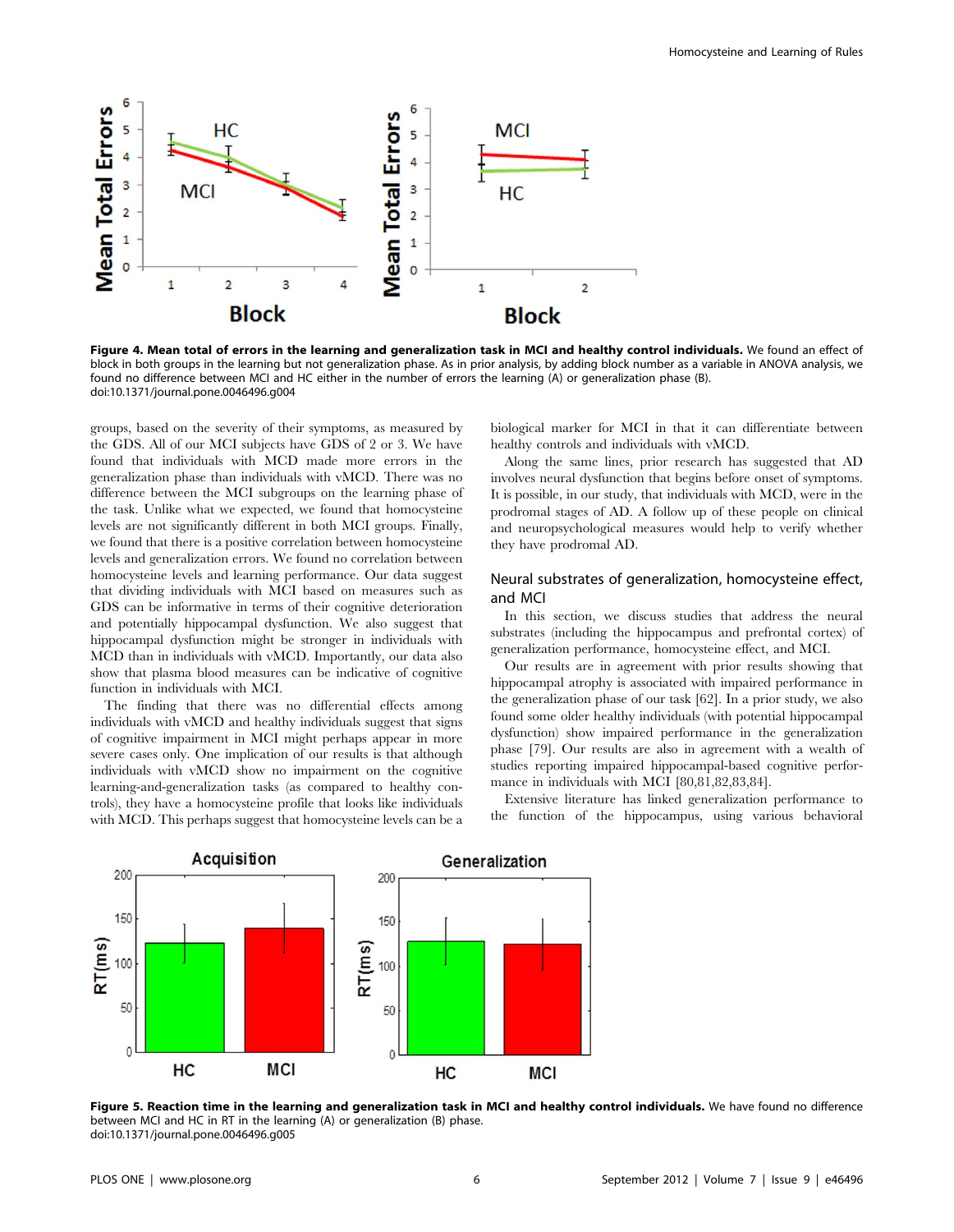

Figure 6. Homocysteine levels in MCI subgroups and healthy controls. Unlike what we expected, there was no effect of MCI severity (that is, between vMCD and MCD) on total homocysteine levels. As before, homocysteine levels in both MCI subgroups are higher than in healthy controls (HC).

doi:10.1371/journal.pone.0046496.g006

paradigms including transitive inference, generalization of learned rules, sensory preconditioning, and acquired equivalence [57,58,59,60,62,65]. In addition, recent studies have also shown a relationship between the hippocampus and generalization of rules in language learning [85]. Importantly, computational modeling and theoretical studies also explain how the hippocampus might mediate generalization processes [86,87,88].

Unlike the hippocampus (which plays a role in generalization), some studies report that the prefrontal cortex plays a role in both learning and generalization [see for example 89]. It is possible that the prefrontal cortex participates in the maintenance of rules in working memory, processes that might explain its function in both learning and generalization of rules. For example, recently, Collins and Frank [90] found that working memory plays an important role in rule learning, although we are not aware that establishes a link between working memory and generalization performance.

Similarly, most existing studies found that variations in homocysteine level affect the hippocampus [37,38,39]. However, some studies also found that homocysteine acts on the cortex [39], and that hyperhomocysteinemia lead to atrophy in the prefrontal cortex [41]. These studies suggest that homocysteine has a

complex effect on the brain. It is not clear whether homocysteine effect on the prefrontal cortex has any relationship to our behavioral results. However, given prior results on the same task, we assume that homocysteine effects on the hippocampus are responsible for the differences in generalization performance in healthy and MCI subjects.

Along the same lines, MCI might have a more complex effect on the brain than assumed here. In the current study, we focused on the effect of MCI on the hippocampus, which is in agreement with an extensive body of literature. For example, individuals with MCI who show hippocampal atrophy on structural imaging are at heightened risk for incipient cognitive decline and AD, relative to nonatrophied subjects [82,83]. The hippocampus and related medial temporal lobe structures, including entorhinal cortex, show pathology very early in the course of AD [81,84,91,92]. Also, individuals with MCI show impairment on hippocampal-based cognitive tasks, including declarative memory [80].

In addition to the hippocampus, studies found that the prefrontal cortex also deteriorates in individuals with MCI and AD [93,94]. In addition, some empirical studies argue that prefrontal dysfunction in individuals with MCI might be caused by a disconnection from the hippocampus [95].

Based on previous studies linking generalization impairment to the hippocampus [58,60,62,65,96], it is plausible that our results are more associated with hippocampal rather than prefrontal dysfunction. In addition, our prior theoretical model [88] shows how generalization deficits can stem from a simulated hippocampal dysfunction in individuals with dementia.

Future research should test whether homocysteine affect cognitive processes associated with the prefrontal cortex, and test whether increased homocysteine levels in the prefrontal cortex contribute to cognitive dysfunction in MCI and AD.

#### Clinical implications

There are many definitions of MCI in the literature [73,97,98,99]. Two commonly used clinical definitions of MCI in the literature are CDR or GDS measures. Some studies define MCI based on a CDR score of 0.5 [70,72], while others define MCI based on GDS score of 3 [43,75]. In our study, we found that defining MCI based on CDR scores allows for variability in GDS ratings. Specifically, we found that some of our MCI subjects  $(CDR = 0.5)$  have GDS scores of 2 or 3 [for similar results, see 47].



Figure 7. Learning and generalization performance in MCI subgroups and healthy control individuals. (A) The healthy control (HC), vMCD, and MCD groups made similar number of errors during learning; (B) however, on generalization, the MCD group made more generalization errors than controls and individuals with vMCD. doi:10.1371/journal.pone.0046496.g007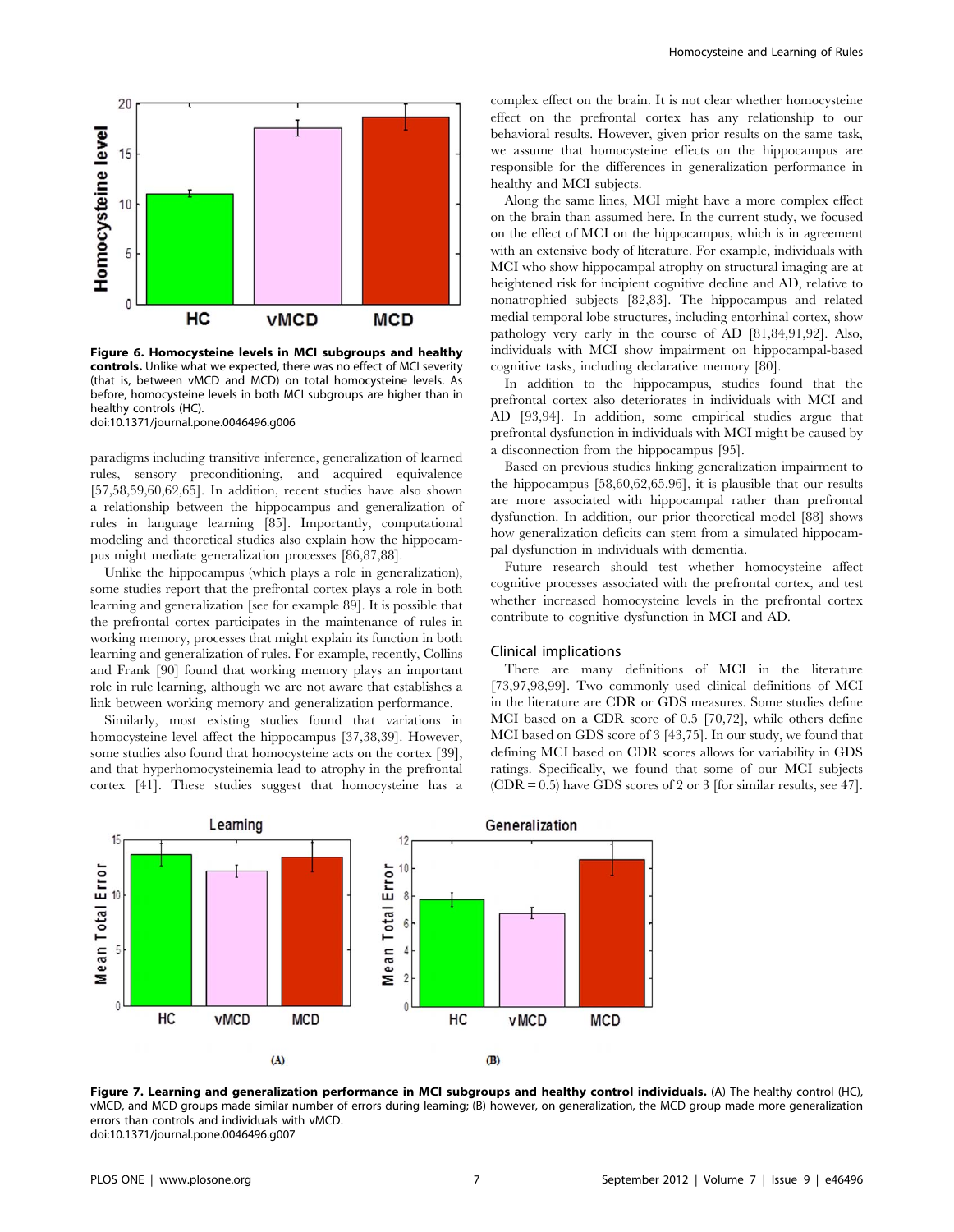

Figure 8. The subtraction of number of errors in learning from generalization (generalization – learning) in MCI subgroups and healthy control individuals. In almost all subjects, this measure is negative since subjects tend to make more errors in the learning than in the generalization phase. Interestingly, the generalization-learning performance in the MCD group were less negative than in vMCD or healthy controls ( $p < 0.03$ ). Less negative values in the generalizationlearning measure stem from comparable performance in learning and generalization. In the MCD group, less negative generalization-learning measure is due to a high number of errors in the generalization phase. doi:10.1371/journal.pone.0046496.g008

The opposite was not true: in our study, all subjects with MCD have CDR score of 0.5. Importantly, we also found that subjects with vMCD and MCD show different cognitive performance, particularly in the hippocampal-based generalization phase of our task. According to Flicker et al. [43], subjects with GDS score of 3 are either MCI or mildly demented. Interestingly, Petersen et al [47] have found that subjects classified with MCI using clinical criteria have either GDS of 2 or 3. These Petersen et al. findings are similar to ours in that various clinical definitions of MCI do not always match.

There have been conflicting results on the relationship between MCI and homocysteine levels. Some studies reported elevated homocysteine levels in MCI individuals [8], while others do not report this association [100]. These conflicting findings could perhaps be related to the various ways MCI is identified. In the Kim et al. [8] and Reitz et al. [100] studies, MCI was diagnosed by a consensus of neurologists and clinical tests based on DSM-IV criteria, rather than using CDR or GDS measures.

The implications of our findings are that it is important to take into account the degree of cognitive impairment in individuals with MCI. Future research should address rates of conversion to AD among subgroups of individuals with MCI. Our work suggests that conversion rate might be higher in individuals with MCD than individuals with vMCD. In addition, low levels of homocysteine combined with low GDS rating should be protective against conversion to dementia in individuals with MCI (and perhaps more so in individuals with vMCD than in individuals with MCD). Future work should test this hypothesis.

Our future work includes building a computational neural network model of the hippocampal region and basal ganglia interactions (following earlier models, see for example [88]) to explain (a) how homocysteine is important for cognitive processes (by linking this to homocysteine effects on acetylcholine and synaptic plasticity in the hippocampus). We will use the model to explain how increased homocysteine levels impair cognition in MCI and AD patients. Christie et al. [35] have found chronic exposure to homocysteine in rats impairs synaptic transmission. In our model, we will simulate impaired synaptic transmission by disrupting weights (simulated synapses) connecting nodes (simulated neurons) in the simulated hippocampal region.

Many studies have reported that lowering homocysteine levels enhances memory and cognition in individuals with MCI and AD [20,101]. Future work at our lab will investigate whether homocysteine-lowering compounds (such as B12 vitamin supple-



Figure 9. Total homocysteine levels correlate with the number of errors in the generalization phase (B), but not with the number of errors in the learning phase (A). doi:10.1371/journal.pone.0046496.g009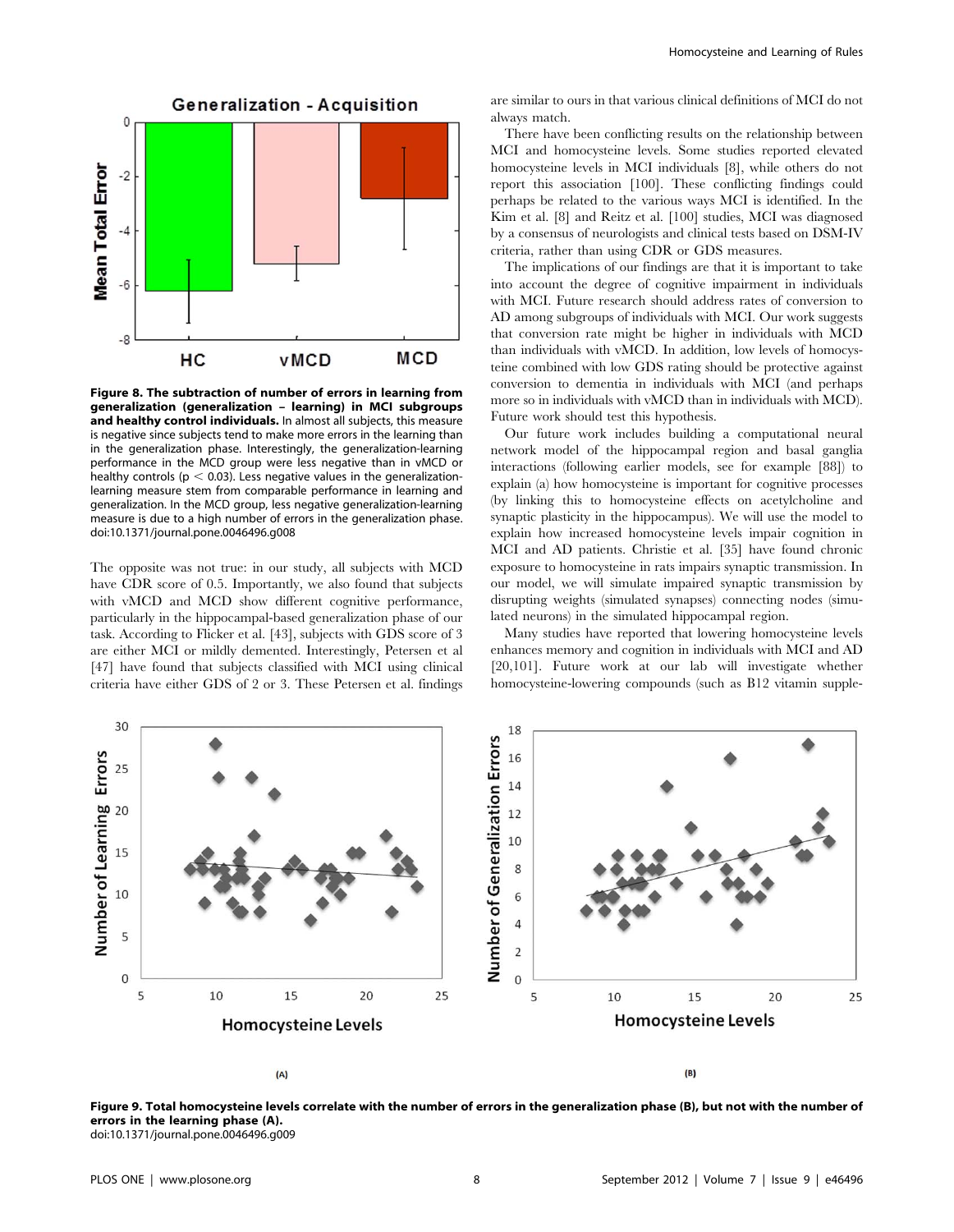

Figure 10. Homocysteine levels inversely correlate with MMSE scores. doi:10.1371/journal.pone.0046496.g010

ments) has an effect on the learning-and-generalization task in individuals with MCI and AD.

In sum, our study is perhaps among the first to test the relationship between homocysteine levels and learning and generalization of rules in healthy controls and individuals with MCI. We found that individuals with MCD, but not with vMCD, show impairment at the generalization of rules. We also found increased homocysteine levels correlate with increased number of

#### References

- 1. Ayesa-Arriola R, Perez-Iglesias R, Rodriguez-Sanchez JM, Mata I, Gomez-Ruiz E, et al. (2012) Homocysteine and cognition in first-episode psychosis patients. Eur Arch Psychiatry Clin Neurosci.
- 2. Sachdev PS (2005) Homocysteine and brain atrophy. Prog Neuropsychopharmacol Biol Psychiatry 29: 1152–1161.
- 3. Faux NG, Ellis KA, Porter L, Fowler CJ, Laws SM, et al. (2011) Homocysteine, vitamin B12, and folic acid levels in Alzheimer's disease, mild cognitive impairment, and healthy elderly: baseline characteristics in subjects of the Australian Imaging Biomarker Lifestyle study. J Alzheimers Dis 27: 909–922.
- 4. Ho RC, Cheung MW, Fu E, Win HH, Zaw MH, et al. (2011) Is high homocysteine level a risk factor for cognitive decline in elderly? A systematic review, meta-analysis, and meta-regression. Am J Geriatr Psychiatry 19: 607– 617.
- 5. Weiner MF, de la Plata CM, Fields BA, Womack KB, Rosenberg RN, et al. (2009) Brain MRI, apoliprotein E genotype, and plasma homocysteine in American Indian Alzheimer disease patients and Indian controls. Curr Alzheimer Res 6: 52–58.
- 6. Zhuo JM, Wang H, Pratico D (2011) Is hyperhomocysteinemia an Alzheimer's disease (AD) risk factor, an AD marker, or neither? Trends Pharmacol Sci 32: 562–571.
- 7. Hooshmand B, Solomon A, Kareholt I, Leiviska J, Rusanen M, et al. (2010) Homocysteine and holotranscobalamin and the risk of Alzheimer disease: a longitudinal study. Neurology 75: 1408–1414.
- 8. Kim J, Park MH, Kim E, Han C, Jo SA, et al. (2007) Plasma homocysteine is associated with the risk of mild cognitive impairment in an elderly Korean population. J Nutr 137: 2093–2097.
- 9. Ganguly PK, Maddaford TG, Edel AL, O K, Smeda JS, et al. (2008) Increased homocysteine-induced release of excitatory amino acids in the striatum of spontaneously hypertensive stroke-prone rats. Brain Res 1226: 192–198.
- 10. Zoccolella S, Martino D, Defazio G, Lamberti P, Livrea P (2006) Hyperhomocysteinemia in movement disorders: Current evidence and hypotheses. Curr Vasc Pharmacol 4: 237–243.
- 11. Oulhaj A, Refsum H, Beaumont H, Williams J, King E, et al. (2010) Homocysteine as a predictor of cognitive decline in Alzheimer's disease. Int J Geriatr Psychiatry 25: 82–90.
- 12. McCaddon A, Hudson P, Davies G, Hughes A, Williams JH, et al. (2001) Homocysteine and cognitive decline in healthy elderly. Dement Geriatr Cogn Disord 12: 309–313.

generalization errors. These findings are in agreement with data showing hippocampal dysfunction in MCI.

#### Author Contributions

Conceived and designed the experiments: CEM DHH. Performed the experiments: DHH AME HAS. Analyzed the data: AAM DHH AME CEM. Contributed reagents/materials/analysis tools: AAM. Wrote the paper: AAM DHH AME CEM HAS.

- 13. Annerbo S, Wahlund LO, Lokk J (2005) The relation between homocysteine levels and development of Alzheimer's disease in mild cognitive impairment patients. Dement Geriatr Cogn Disord 20: 209–214.
- 14. Pirchl M, Ullrich C, Humpel C (2010) Differential effects of short- and longterm hyperhomocysteinaemia on cholinergic neurons, spatial memory and microbleedings in vivo in rats. Eur J Neurosci 32: 1516–1527.
- 15. Oddo S, LaFerla FM (2006) The role of nicotinic acetylcholine receptors in Alzheimer's disease. J Physiol Paris 99: 172–179.
- 16. Maelicke A, Albuquerque EX (2000) Allosteric modulation of nicotinic acetylcholine receptors as a treatment strategy for Alzheimer's disease. Eur J Pharmacol 393: 165–170.
- 17. Sabri O, Kendziorra K, Wolf H, Gertz HJ, Brust P (2008) Acetylcholine receptors in dementia and mild cognitive impairment. Eur J Nucl Med Mol Imaging 35 Suppl 1: S30–45.
- 18. Maelicke A (2000) Allosteric modulation of nicotinic receptors as a treatment strategy for Alzheimer's disease. Dement Geriatr Cogn Disord 11 Suppl 1: 11– 18.
- 19. Ikonomovic MD, Mufson EJ, Wuu J, Cochran EJ, Bennett DA, et al. (2003) Cholinergic plasticity in hippocampus of individuals with mild cognitive impairment: correlation with Alzheimer's neuropathology. J Alzheimers Dis 5: 39–48.
- 20. Smith AD, Smith SM, de Jager CA, Whitbread P, Johnston C, et al. (2010) Homocysteine-lowering by B vitamins slows the rate of accelerated brain atrophy in mild cognitive impairment: a randomized controlled trial. PLoS One 5: e12244.
- 21. Baydas G, Ozer M, Yasar A, Tuzcu M, Koz ST (2005) Melatonin improves learning and memory performances impaired by hyperhomocysteinemia in rats. Brain Res 1046: 187–194.
- 22. Gao L, Zeng XN, Guo HM, Wu XM, Chen HJ, et al. (2011) Cognitive and neurochemical alterations in hyperhomocysteinemic rat. Neurol Sci 33: 39–43.
- 23. Logue SF, Paylor R, Wehner JM (1997) Hippocampal lesions cause learning deficits in inbred mice in the Morris water maze and conditioned-fear task. Behav Neurosci 111: 104–113.
- 24. Redish AD, Touretzky DS (1998) The role of the hippocampus in solving the Morris water maze. Neural Comput 10: 73–111.
- 25. Nurk E, Refsum H, Tell GS, Engedal K, Vollset SE, et al. (2005) Plasma total homocysteine and memory in the elderly: the Hordaland Homocysteine Study. Ann Neurol 58: 847–857.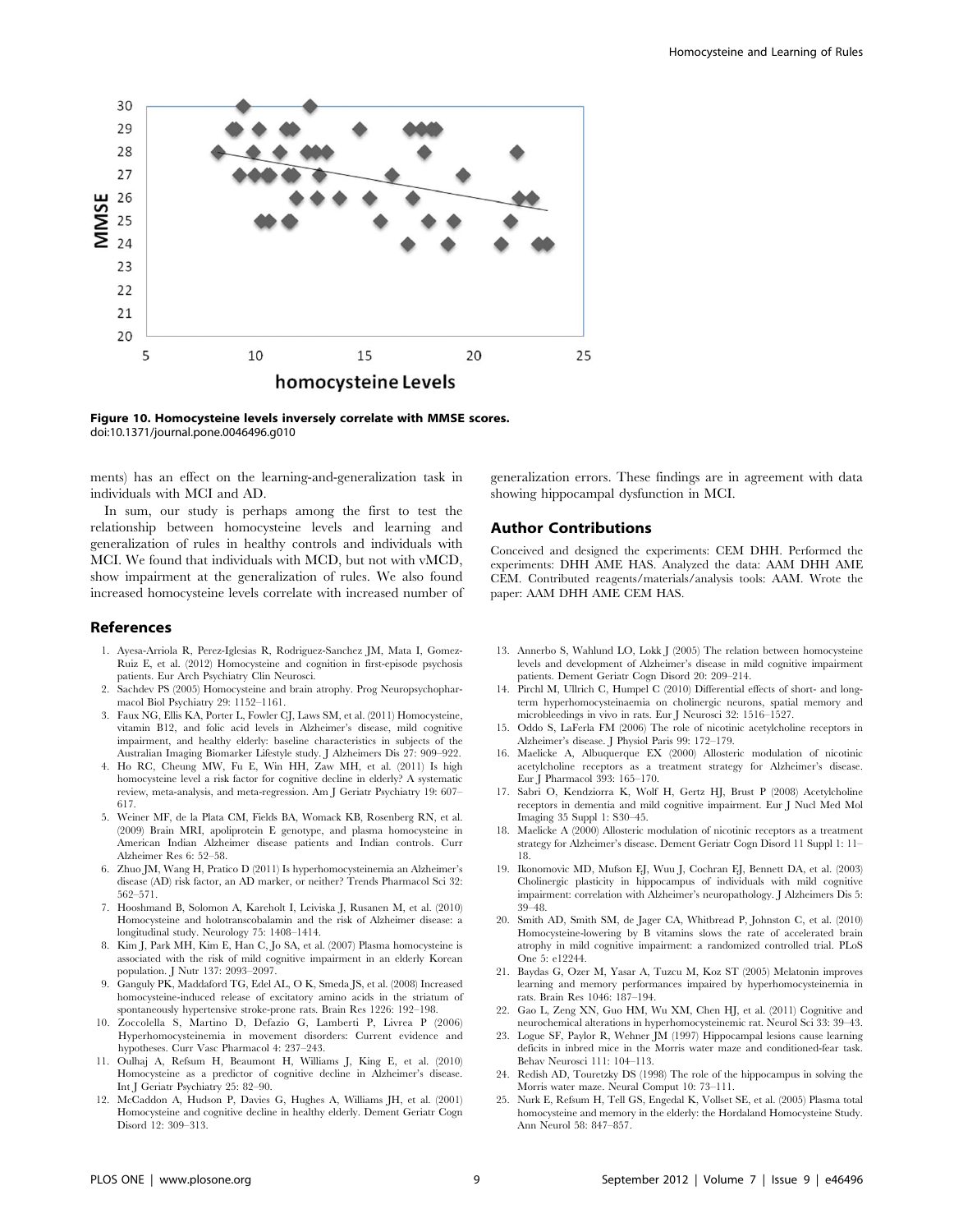- 26. Hooshmand B, Solomon A, Kareholt I, Rusanen M, Hanninen T, et al. (2012) Associations between serum homocysteine, holotranscobalamin, folate and cognition in the elderly: a longitudinal study. J Intern Med 271: 204–212.
- 27. Dufouil C, Alperovitch A, Ducros V, Tzourio C (2003) Homocysteine, white matter hyperintensities, and cognition in healthy elderly people. Ann Neurol 53: 214–221.
- 28. Teunissen CE, Blom AH, Van Boxtel MP, Bosma H, de Bruijn C, et al. (2003) Homocysteine: a marker for cognitive performance? A longitudinal follow-up study. J Nutr Health Aging 7: 153–159.
- 29. Prins ND, Den Heijer T, Hofman A, Koudstaal PJ, Jolles J, et al. (2002) Homocysteine and cognitive function in the elderly: the Rotterdam Scan Study. Neurology 59: 1375–1380.
- 30. Feng L, Ng TP, Chuah L, Niti M, Kua EH (2006) Homocysteine, folate, and vitamin B-12 and cognitive performance in older Chinese adults: findings from the Singapore Longitudinal Ageing Study. Am J Clin Nutr 84: 1506–1512.
- 31. van den Kommer TN, Dik MG, Comijs HC, Jonker C, Deeg DJ (2010) Homocysteine and inflammation: predictors of cognitive decline in older persons? Neurobiol Aging 31: 1700–1709.
- 32. Garcia A, Haron Y, Pulman K, Hua L, Freedman M (2004) Increases in homocysteine are related to worsening of stroop scores in healthy elderly persons: a prospective follow-up study. J Gerontol A Biol Sci Med Sci 59: 1323–1327.
- 33. Narayan SK, Saxby BK, Firbank MJ, O'Brien JT, Harrington F, et al. (2011) Plasma homocysteine and cognitive decline in older hypertensive subjects. Int Psychogeriatr 23: 1607–1615.
- 34. Algaidi SA, Christie LA, Jenkinson AM, Whalley L, Riedel G, et al. (2006) Long-term homocysteine exposure induces alterations in spatial learning, hippocampal signalling and synaptic plasticity. Exp Neurol 197: 8–21.
- 35. Christie LA, Riedel G, Algaidi SA, Whalley LJ, Platt B (2005) Enhanced hippocampal long-term potentiation in rats after chronic exposure to homocysteine. Neurosci Lett 373: 119–124.
- 36. Macpherson H, Ellis KA, Sali A, Pipingas A (2012) Memory improvements in elderly women following 16 weeks treatment with a combined multivitamin, mineral and herbal supplement: A randomized controlled trial. Psychopharmacology (Berl) 220: 351–365.
- 37. Chen CS, Kuo YT, Tsai HY, Li CW, Lee CC, et al. (2011) Brain biochemical correlates of the plasma homocysteine level: a proton magnetic resonance spectroscopy study in the elderly subjects. Am J Geriatr Psychiatry 19: 618– 626.
- 38. Matte C, Pereira LO, Dos Santos TM, Mackedanz V, Cunha AA, et al. (2009) Acute homocysteine administration impairs memory consolidation on inhibitory avoidance task and decreases hippocampal brain-derived neurotrophic factor immunocontent: prevention by folic acid treatment. Neuroscience 163: 1039–1045.
- 39. den Heijer T, Vermeer SE, Clarke R, Oudkerk M, Koudstaal PJ, et al. (2003) Homocysteine and brain atrophy on MRI of non-demented elderly. Brain 126: 170–175.
- 40. Genedani S, Agnati LF, Leo G, Buzzega D, Maccari F, et al. (2010) beta-Amyloid fibrillation and/or hyperhomocysteinemia modify striatal patterns of hyaluronic acid and dermatan sulfate: Possible role in the pathogenesis of Alzheimer's disease. Curr Alzheimer Res 7: 150–157.
- 41. Rajagopalan P, Hua X, Toga AW, Jack CR Jr, Weiner MW, et al. (2011) Homocysteine effects on brain volumes mapped in 732 elderly individuals. Neuroreport 22: 391–395.
- 42. Gauthier S, Reisberg B, Zaudig M, Petersen RC, Ritchie K, et al. (2006) Mild cognitive impairment. Lancet 367: 1262–1270.
- 43. Flicker C, Ferris SH, Reisberg B (1991) Mild cognitive impairment in the elderly: predictors of dementia. Neurology 41: 1006–1009.
- 44. Morris JC, Storandt M, Miller JP, McKeel DW, Price JL, et al. (2001) Mild cognitive impairment represents early-stage Alzheimer disease. Arch Neurol 58: 397–405.
- 45. Petersen RC, Doody R, Kurz A, Mohs RC, Morris JC, et al. (2001) Current concepts in mild cognitive impairment. Arch Neurol 58: 1985–1992.
- 46. Bowen J, Teri L, Kukull W, McCormick W, McCurry SM, et al. (1997) Progression to dementia in patients with isolated memory loss. Lancet 349: 763–765.
- 47. Petersen RC, Smith GE, Waring SC, Ivnik RJ, Tangalos EG, et al. (1999) Mild cognitive impairment: clinical characterization and outcome. Arch Neurol 56: 303–308.
- 48. Petersen RC, Stevens JC, Ganguli M, Tangalos EG, Cummings JL, et al. (2001) Practice parameter: early detection of dementia: mild cognitive impairment (an evidence-based review). Report of the Quality Standards Subcommittee of the American Academy of Neurology. Neurology 56: 1133– 1142.
- 49. Poldrack RA, Clark J, Pare-Blagoev EJ, Shohamy D, Creso Moyano J, et al. (2001) Interactive memory systems in the human brain. Nature 414: 546–550.
- 50. Jog MS, Kubota Y, Connolly CI, Hillegaart V, Graybiel AM (1999) Building neural representations of habits. Science 286: 1745–1749.
- 51. Vandenberghe R, Dupont P, Bormans G, Mortelmans L, Orban GA (1999) Brain activity underlying stereotyped and non-stereotyped retrieval of learned stimulus-response associations. Eur J Neurosci 11: 4037–4050.
- 52. Shohamy D, Myers CE, Geghman KD, Sage J, Gluck MA (2006) L-dopa impairs learning, but spares generalization, in Parkinson's disease. Neuropsychologia 44: 774–784.
- 53. Gotham AM, Brown RG, Marsden CD (1988) 'Frontal' cognitive function in patients with Parkinson's disease 'on' and 'off' levodopa. Brain 111 (Pt 2): 299– 321.
- 54. Jahanshahi M, Wilkinson L, Gahir H, Dharminda A, Lagnado DA (2009) Medication impairs probabilistic classification learning in Parkinson's disease. Neuropsychologia.
- 55. Seger CA, Spiering BJ (2011) A critical review of habit learning and the Basal Ganglia. Front Syst Neurosci 5: 66.
- 56. Seger CA, Miller EK (2010) Category learning in the brain. Annu Rev Neurosci 33: 203–219.
- 57. Eichenbaum H, Mathews P, Cohen NJ (1989) Further studies of hippocampal representation during odor discrimination learning. Behav Neurosci 103: 1207–1216.
- 58. Young BJ, Fox GD, Eichenbaum H (1994) Correlates of hippocampal complex-spike cell activity in rats performing a nonspatial radial maze task. J Neurosci 14: 6553–6563.
- 59. Myers, Gluck MA (1994) Context, conditioning, and hippocampal rerepresentation in animal learning. Behav Neurosci 108: 835–847.
- 60. Wimmer GE, Daw ND, Shohamy D (2012) Generalization of value in reinforcement learning by humans. Eur J Neurosci 35: 1092–1104.
- 61. Schacter DL, Rich SA, Stampp MS (1985) Remediation of memory disorders: experimental evaluation of the spaced-retrieval technique. J Clin Exp Neuropsychol 7: 79–96.
- 62. Myers CE, Shohamy D, Gluck MA, Grossman S, Kluger A, et al. (2003) Dissociating hippocampal versus basal ganglia contributions to learning and transfer. J Cogn Neurosci 15: 185–193.
- 63. Myers CE, Hopkins RO, DeLuca J, Moore NB, Wolansky LJ, et al. (2008) Learning and generalization deficits in patients with memory impairments due to anterior communicating artery aneurysm rupture or hypoxic brain injury. Neuropsychology 22: 681–686.
- 64. Frank MJ, O'Reilly RC, Curran T (2006) When memory fails, intuition reigns: midazolam enhances implicit inference in humans. Psychol Sci 17: 700–707.
- 65. Frank MJ, Rudy JW, O'Reilly RC (2003) Transitivity, flexibility, conjunctive representations, and the hippocampus. II. A computational analysis. Hippocampus 13: 341–354.
- 66. Thompson R (1972) sensory preconditioning. In: Thompson RF, Voss JF, editors. Topics in learning and performance. New York,: Academic Press. pp. 105–129.
- 67. Bonardi C, Rey V, Richmond M, Hall G (1993) Acquired equivalence of cues in pigeon autoshaping: Effects of training with common consequences and common antecedents. Animal Learning and Behavior 21: 369–376.
- 68. Johnson SC, Schmitz TW, Asthana S, Gluck MA, Myers C (2007) Associative Learning Over Trials Activates the Hippocampus in Healthy Elderly but not Mild Cognitive Impairment. Neuropsychol Dev Cogn B Aging Neuropsychol Cogn: 1–17.
- 69. Folstein MF, Folstein SE, McHugh PR (1975) ''Mini-mental state''. A practical method for grading the cognitive state of patients for the clinician. J Psychiatr Res 12: 189–198.
- 70. Morris JC (1993) The Clinical Dementia Rating (CDR): current version and scoring rules. Neurology 43: 2412–2414.
- 71. Morris JC, Price JL (2001) Pathologic correlates of nondemented aging, mild cognitive impairment, and early-stage Alzheimer's disease. J Mol Neurosci 17: 101–118.
- 72. Perneczky R, Hartmann J, Grimmer T, Drzezga A, Kurz A (2007) Cerebral metabolic correlates of the clinical dementia rating scale in mild cognitive impairment. J Geriatr Psychiatry Neurol 20: 84–88.
- 73. Reisberg B, Ferris SH, Kluger A, Franssen E, Wegiel J, et al. (2008) Mild cognitive impairment (MCI): a historical perspective. Int Psychogeriatr 20: 18– 31.
- 74. Reisberg B, Ferris SH, de Leon MJ, Crook T (1982) The Global Deterioration Scale for assessment of primary degenerative dementia. Am J Psychiatry 139: 1136–1139.
- 75. Kluger A, Ferris SH, Golomb J, Mittelman MS, Reisberg B (1999) Neuropsychological prediction of decline to dementia in nondemented elderly. J Geriatr Psychiatry Neurol 12: 168–179.
- 76. Frantzen F, Faaren AL, Alfheim I, Nordhei AK (1998) Enzyme conversion immunoassay for determining total homocysteine in plasma or serum. Clin Chem 44: 311–316.
- 77. Haan MN, Miller JW, Aiello AE, Whitmer RA, Jagust WJ, et al. (2007) Homocysteine, B vitamins, and the incidence of dementia and cognitive impairment: results from the Sacramento Area Latino Study on Aging. Am J Clin Nutr 85: 511–517.
- 78. Steinhauser M, Yeung N (2010) Decision processes in human performance monitoring. J Neurosci 30: 15643–15653.
- 79. Krishna R, Moustafa AA, Eby LA, Skeen LC, Myers CE (2012) Learning and generalization in healthy aging: implication for frontostriatal and hippocampal function. Cogn Behav Neurol 25: 7–15.
- 80. Stoub TR, deToledo-Morrell L, Stebbins GT, Leurgans S, Bennett DA, et al. (2006) Hippocampal disconnection contributes to memory dysfunction in individuals at risk for Alzheimer's disease. Proc Natl Acad Sci U S A 103: 10041–10045.
- 81. Jack CR Jr, Petersen RC, Xu YC, O'Brien PC, Smith GE, et al. (1999) Prediction of AD with MRI-based hippocampal volume in mild cognitive impairment. Neurology 52: 1397–1403.